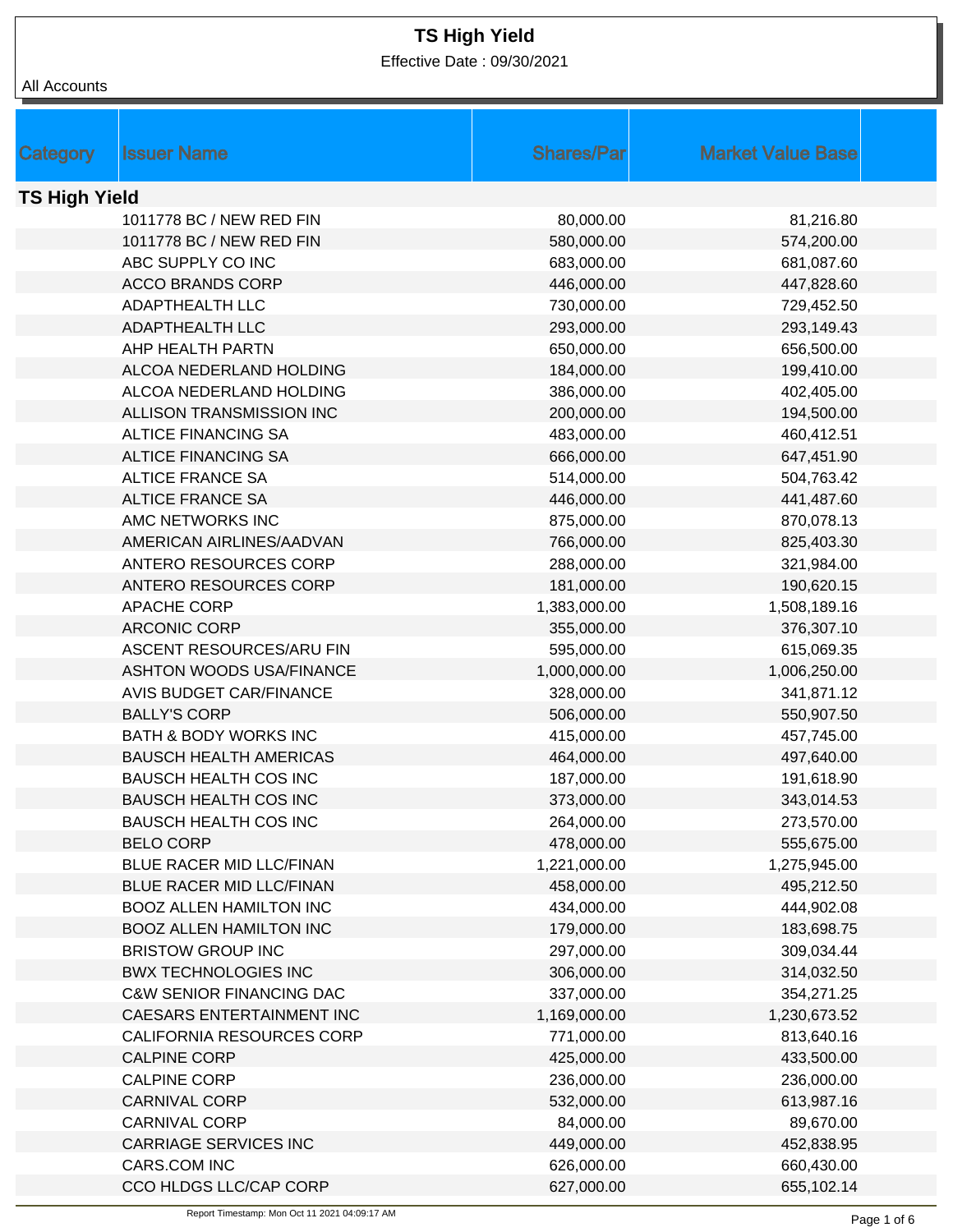Effective Date : 09/30/2021

| Category | <b>Issuer Name</b>                  | <b>Shares/Par</b> | <b>Market Value Base</b> |
|----------|-------------------------------------|-------------------|--------------------------|
|          | CCO HLDGS LLC/CAP CORP              | 97,000.00         | 98,455.00                |
|          | CCO HLDGS LLC/CAP CORP              | 138,000.00        | 141,967.50               |
|          | <b>CHS/COMMUNITY HEALTH SYS</b>     | 289,000.00        | 289,322.24               |
|          | CHURCHILL DOWNS INC                 | 1,153,000.00      | 1,206,326.25             |
|          | <b>CIMPRESS PLC</b>                 | 1,382,000.00      | 1,441,315.44             |
|          | <b>CLARIV SCI HLD CORP</b>          | 1,299,000.00      | 1,302,572.25             |
|          | <b>CLEARWATER PAPER CORP</b>        | 219,000.00        | 235,972.50               |
|          | <b>CLEARWATER PAPER CORP</b>        | 938,000.00        | 963,795.00               |
|          | <b>CLEVELAND-CLIFFS INC</b>         | 650,000.00        | 671,125.00               |
|          | CONNECT FINCO SARL/CONNE            | 836,000.00        | 874,665.00               |
|          | CONSENSUS CLOUD SOLUTION            | 918,000.00        | 952,654.50               |
|          | COOKE OMEGA/ALPHA VESSEL            | 1,307,000.00      | 1,329,872.50             |
|          | CQP HOLDCO LP/BIP-V CHIN            | 1,975,000.00      | 2,100,511.25             |
|          | <b>CREDIT ACCEPTANCE CORP</b>       | 106,000.00        | 110,770.00               |
|          | <b>CSC HOLDINGS LLC</b>             | 720,000.00        | 730,670.40               |
|          | <b>CSC HOLDINGS LLC</b>             | 1,268,000.00      | 1,201,430.00             |
|          | <b>CSC HOLDINGS LLC</b>             | 467,000.00        | 434,310.00               |
|          | CTR PARTNERSHIP/CARETRST            | 910,000.00        | 946,400.00               |
|          | <b>CVR ENERGY INC</b>               | 467,000.00        | 462,330.00               |
|          | <b>DAVITA INC</b>                   | 466,000.00        | 479,332.63               |
|          | <b>DAVITA INC</b>                   | 441,000.00        | 429,423.75               |
|          | <b>DELTA AIR LINES INC</b>          | 415,000.00        | 422,440.36               |
|          | <b>DIAMOND SPORTS GR/DIAMON</b>     | 315,000.00        | 207,900.00               |
|          | <b>DIAMOND SPORTS GR/DIAMON</b>     | 774,000.00        | 338,625.00               |
|          | <b>DIRECTV HOLDINGS/FING</b>        | 975,000.00        | 1,017,656.25             |
|          | <b>DIVERSIFIED HEALTHCARE TRUST</b> | 431,000.00        | 469,790.00               |
|          | <b>DIVERSIFIED HEALTHCARE TRUST</b> | 85,000.00         | 87,550.00                |
|          | DIVERSIFIED HEALTHCARE TRUST        | 535,000.00        | 537,675.00               |
|          | DREYFUS GOVERNMENT CASH MANAGE      | 800,475.68        | 800,475.68               |
|          | DT MIDSTREAM INC                    | 429,000.00        | 435,031.74               |
|          | <b>DYCOM INDUSTRIES INC</b>         | 941,000.00        | 946,598.95               |
|          | ENDO LUX FIN CO I SARL              | 650,000.00        | 650,000.00               |
|          | <b>EVERI HOLDINGS INC</b>           | 67,000.00         | 68,653.56                |
|          | <b>FIRSTCASH INC</b>                | 706,000.00        | 732,475.00               |
|          | FORD MOTOR CO                       | 71,000.00         | 100,664.69               |
|          | FORD MOTOR CREDIT CO LLC            | 700,000.00        | 744,922.50               |
|          | FORD MOTOR CREDIT CO LLC            | 460,000.00        | 499,675.00               |
|          | FORD MOTOR CREDIT CO LLC            | 367,000.00        | 389,386.96               |
|          | FORD MOTOR CREDIT CO LLC            | 487,000.00        | 519,263.75               |
|          | <b>FORTRESS TRANS &amp; INFRAST</b> | 976,000.00        | 1,006,607.36             |
|          | FRONTIER COMMUNICATIONS             | 228,000.00        | 242,250.00               |
|          | <b>GAP INC/THE</b>                  | 699,000.00        | 699,873.75               |
|          | <b>GENESIS ENERGY LP/GENESI</b>     | 1,277,000.00      | 1,273,807.50             |
|          | <b>GENESIS ENERGY LP/GENESI</b>     | 312,000.00        | 316,742.40               |
|          | <b>GFL ENVIRONMENTAL INC</b>        | 348,000.00        | 350,175.00               |
|          | <b>GLOBAL PART/GLP FINANCE</b>      | 147,000.00        | 153,247.50               |
|          | <b>GLOBAL PART/GLP FINANCE</b>      | 194,000.00        | 201,366.18               |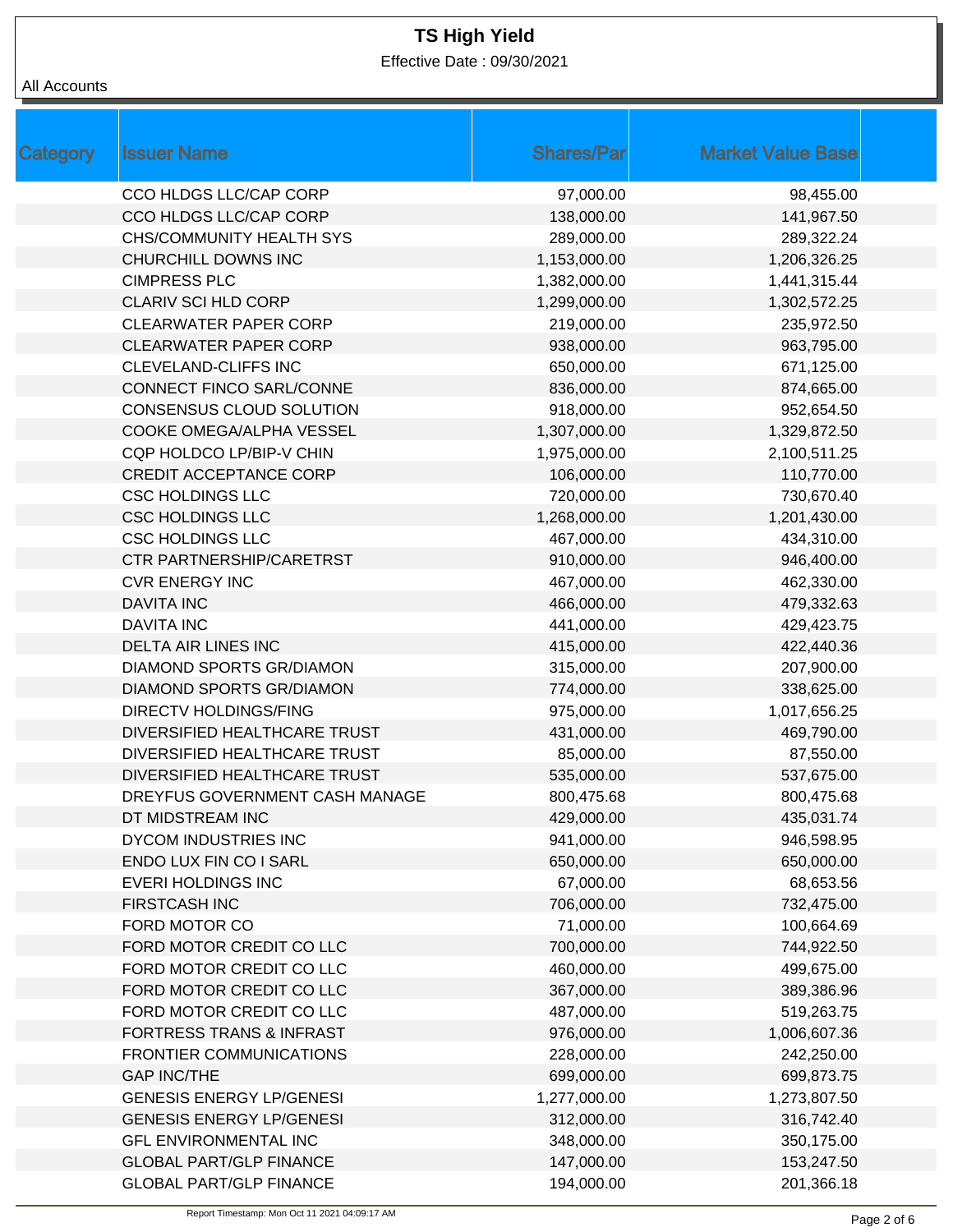Effective Date : 09/30/2021

| Category | <b>Issuer Name</b>                | <b>Shares/Par</b> | <b>Market Value Base</b> |
|----------|-----------------------------------|-------------------|--------------------------|
|          | <b>GO DADDY OPCO/FINCO</b>        | 351,000.00        | 347,928.75               |
|          | <b>GOEASY LTD</b>                 | 888,000.00        | 912,420.00               |
|          | GOODYEAR TIRE & RUBBER CO/THE     | 296,000.00        | 319,310.00               |
|          | GOODYEAR TIRE & RUBBER CO/THE     | 198,000.00        | 210,751.20               |
|          | <b>GRANITE US HOLDINGS CORP</b>   | 1,000,000.00      | 1,095,000.00             |
|          | <b>GRIFOLS ESCROW ISSUER</b>      | 237,000.00        | 241,965.15               |
|          | <b>GROUP 1 AUTOMOTIVE INC</b>     | 502,000.00        | 510,785.00               |
|          | H&E EQUIPMENT SERVICES INC        | 937,000.00        | 934,657.50               |
|          | <b>HERBALIFE/HLF FINANCING</b>    | 186,000.00        | 199,485.00               |
|          | <b>HILCORP ENERGY I/HILCORP</b>   | 225,000.00        | 227,531.25               |
|          | HILCORP ENERGY I/HILCORP          | 283,000.00        | 293,250.26               |
|          | <b>HILCORP ENERGY I/HILCORP</b>   | 283,000.00        | 290,782.50               |
|          | <b>HILTON DOMESTIC OPERATIN</b>   | 372,000.00        | 366,420.00               |
|          | HLF FIN SARL LLC/HERBALI          | 400,000.00        | 400,000.00               |
|          | <b>HOWARD HUGHES CORP/THE</b>     | 325,000.00        | 326,920.75               |
|          | HOWMET AEROSPACE INC              | 86,000.00         | 107,070.00               |
|          | HOWMET AEROSPACE INC              | 214,000.00        | 260,545.00               |
|          | HOWMET AEROSPACE INC              | 467,000.00        | 469,918.75               |
|          | <b>HUDBAY MINERALS INC</b>        | 356,000.00        | 372,854.82               |
|          | HUDBAY MINERALS INC               | 233,000.00        | 230,670.00               |
|          | <b>ICAHN ENTERPRISES/FIN</b>      | 611,000.00        | 635,183.38               |
|          | <b>IMOLA MERGER CORP</b>          | 1,165,000.00      | 1,204,738.15             |
|          | <b>INDEPENDENCE ENERGY FIN</b>    | 610,000.00        | 628,123.10               |
|          | <b>INEOS QUATTRO FINANCE 2</b>    | 275,000.00        | 277,750.00               |
|          | <b>INGLES MARKETS INC</b>         | 835,000.00        | 845,437.50               |
|          | INTERNATIONAL GAME TECHNOLOGY PLC | 445,000.00        | 502,850.00               |
|          | <b>IRON MOUNTAIN INC</b>          | 172,000.00        | 178,566.96               |
|          | <b>IRON MOUNTAIN INC</b>          | 112,000.00        | 117,040.00               |
|          | <b>IRON MOUNTAIN INC</b>          | 301,000.00        | 315,297.50               |
|          | <b>IRON MOUNTAIN INC</b>          | 660,000.00        | 700,411.80               |
|          | <b>IRON MOUNTAIN INC</b>          | 132,000.00        | 133,887.60               |
|          | <b>J2 GLOBAL INC</b>              | 361,000.00        | 383,562.50               |
|          | JAZZ SECURITIES DAC               | 765,000.00        | 792,769.50               |
|          | JB POINDEXTER & CO INC            | 692,000.00        | 728,330.00               |
|          | <b>JBS FINANCE LUXEMBOURG</b>     | 564,000.00        | 574,580.64               |
|          | JBS USA LUX/JBS USA FIN           | 167,000.00        | 181,196.67               |
|          | <b>JBS USA/FOOD/FINANCE</b>       | 381,000.00        | 423,755.82               |
|          | <b>JBS USA/FOOD/FINANCE</b>       | 597,000.00        | 621,196.41               |
|          | KAISER ALUMINUM CORP              | 443,000.00        | 454,075.00               |
|          | <b>KB HOME</b>                    | 617,000.00        | 633,196.25               |
|          | <b>KENNEDY-WILSON INC</b>         | 310,000.00        | 315,425.00               |
|          | LCPR SR SECURED FIN DAC           | 444,000.00        | 470,640.00               |
|          | LCPR SR SECURED FIN DAC           | 245,000.00        | 252,962.50               |
|          | <b>LOGMEIN INC</b>                | 1,032,000.00      | 1,051,226.16             |
|          | LUMEN TECHNOLOGIES INC            | 266,000.00        | 269,990.00               |
|          | MACY'S RETAIL HLDGS LLC           | 997,000.00        | 1,081,745.00             |
|          | MATCH GROUP HLD II LLC            | 136,000.00        | 134,245.60               |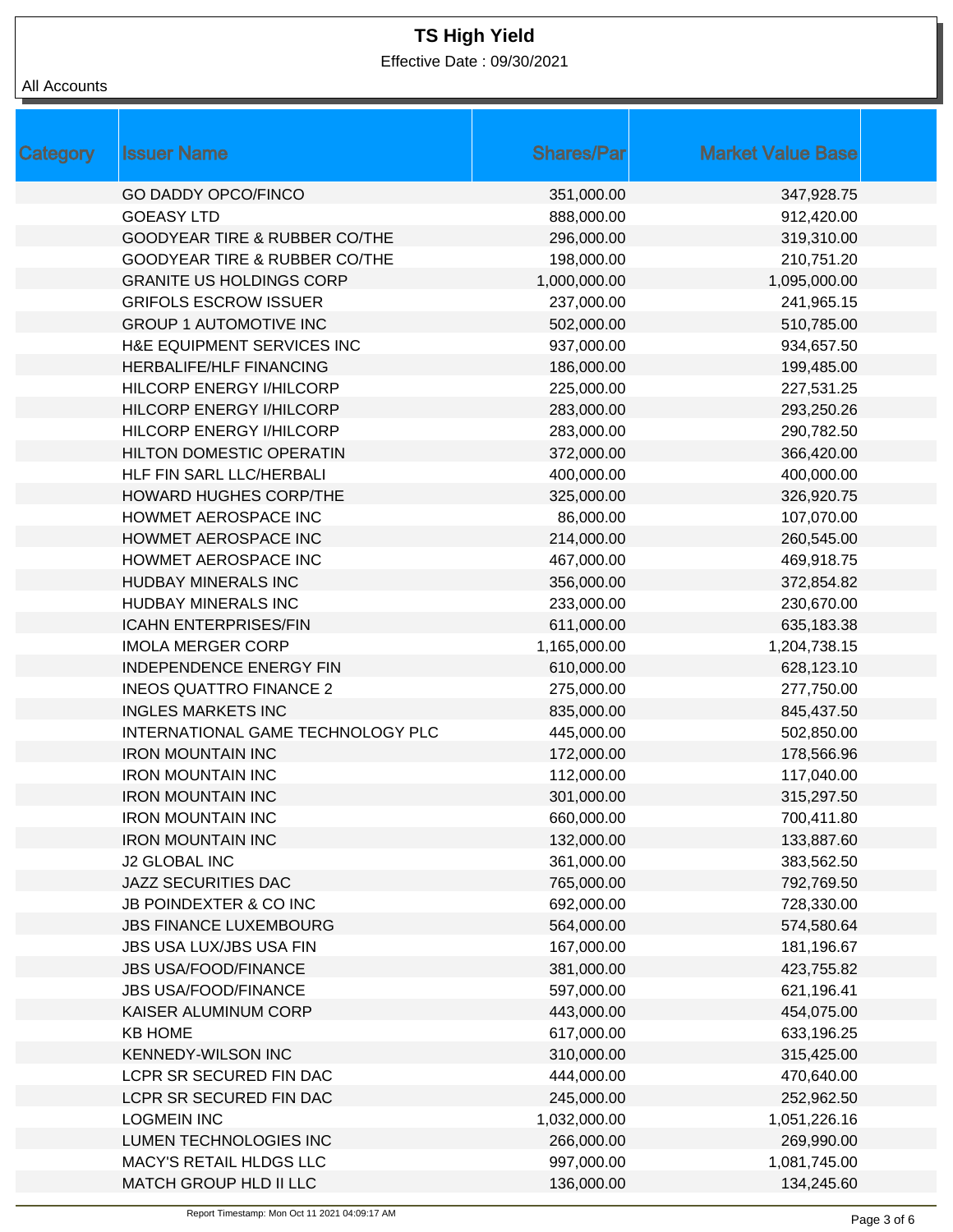Effective Date : 09/30/2021

| All Accounts |
|--------------|
|              |

| Category | <b>Issuer Name</b>                  | <b>Shares/Par</b> | <b>Market Value Base</b> |
|----------|-------------------------------------|-------------------|--------------------------|
|          | <b>MEDNAX INC</b>                   | 549,000.00        | 577,136.25               |
|          | <b>MEG ENERGY CORP</b>              | 326,000.00        | 342,238.06               |
|          | MERCER INTERNATIONAL INC            | 594,000.00        | 606,622.50               |
|          | <b>MERITAGE HOMES CORP</b>          | 936,000.00        | 982,800.00               |
|          | <b>MERITOR INC</b>                  | 159,000.00        | 167,140.80               |
|          | <b>MERITOR INC</b>                  | 685,000.00        | 686,712.50               |
|          | MGIC INVESTMENT CORP                | 400,000.00        | 426,820.00               |
|          | MIDAS OPCO HOLDINGS LLC             | 673,000.00        | 696,386.75               |
|          | MODIVCARE ESCROW ISSUER             | 67,000.00         | 69,448.85                |
|          | MODIVCARE INC                       | 587,000.00        | 620,752.50               |
|          | MOOG INC                            | 606,000.00        | 622,665.00               |
|          | <b>MOZART DEBT MERGER SUB</b>       | 759,000.00        | 759,000.00               |
|          | <b>MOZART DEBT MERGER SUB</b>       | 750,000.00        | 750,000.00               |
|          | <b>MSCI INC</b>                     | 389,000.00        | 402,128.75               |
|          | <b>MURPHY OIL CORP</b>              | 724,000.00        | 765,630.00               |
|          | <b>NAVIENT CORP</b>                 | 950,000.00        | 1,014,125.00             |
|          | <b>NCR CORP</b>                     | 299,000.00        | 315,445.00               |
|          | <b>NCR CORP</b>                     | 264,000.00        | 272,250.00               |
|          | NESCO HOLDINGS II INC               | 529,000.00        | 548,678.80               |
|          | NEW ENTERPRISE STONE & L            | 258,000.00        | 266,772.00               |
|          | <b>NEW ENTERPRISE STONE &amp; L</b> | 250,000.00        | 271,875.00               |
|          | <b>NEW ENTERPRISE STONE &amp; L</b> | 652,000.00        | 659,335.00               |
|          | NORTHWEST FIBER LLC/NORT            | 750,000.00        | 750,000.00               |
|          | <b>NOVA CHEMICALS CORP</b>          | 1,076,000.00      | 1,076,000.00             |
|          | <b>NOVELIS CORP</b>                 | 305,000.00        | 309,324.90               |
|          | NUFARM AUSTRALIA/AMERICA            | 578,000.00        | 593,895.00               |
|          | <b>NUSTAR LOGISTICS LP</b>          | 1,072,000.00      | 1,141,680.00             |
|          | <b>NUSTAR LOGISTICS LP</b>          | 531,000.00        | 573,480.00               |
|          | OCCIDENTAL PETROLEUM CORP           | 657,000.00        | 629,077.50               |
|          | OCCIDENTAL PETROLEUM CORP           | 502,000.00        | 628,719.86               |
|          | OCCIDENTAL PETROLEUM CORP           | 438,000.00        | 512,460.00               |
|          | OCCIDENTAL PETROLEUM CORP           | 597,000.00        | 736,548.75               |
|          | OCCIDENTAL PETROLEUM CORP           | 284,000.00        | 340,800.00               |
|          | <b>ONEMAIN FINANCE CORP</b>         | 228,000.00        | 226,860.00               |
|          | <b>ONEMAIN FINANCE CORP</b>         | 315,000.00        | 313,028.10               |
|          | <b>ONEMAIN FINANCE CORP</b>         | 112,000.00        | 129,780.00               |
|          | <b>ONEMAIN FINANCE CORP</b>         | 399,000.00        | 458,850.00               |
|          | <b>OPEN TEXT CORP</b>               | 560,000.00        | 571,200.00               |
|          | <b>OWENS-BROCKWAY</b>               | 486,000.00        | 521,866.75               |
|          | PACTIV EVERGREEN GROUP              | 970,000.00        | 960,300.00               |
|          | PAPA JOHN'S INTERNATIONAL INC       | 616,000.00        | 611,306.08               |
|          | PARKLAND CORP/CANADA                | 923,000.00        | 935,552.80               |
|          | PENNYMAC FINANCIAL SERVICES INC     | 273,000.00        | 280,766.85               |
|          | PENNYMAC FINANCIAL SERVICES INC     | 89,000.00         | 84,734.68                |
|          | PENNYMAC FINANCIAL SERVICES INC     | 414,000.00        | 413,374.86               |
|          | PERFORMANCE FOOD GROUP I            | 676,000.00        | 677,690.00               |
|          | PHOTO HOLDINGS MERGER SU            | 1,196,000.00      | 1,293,175.00             |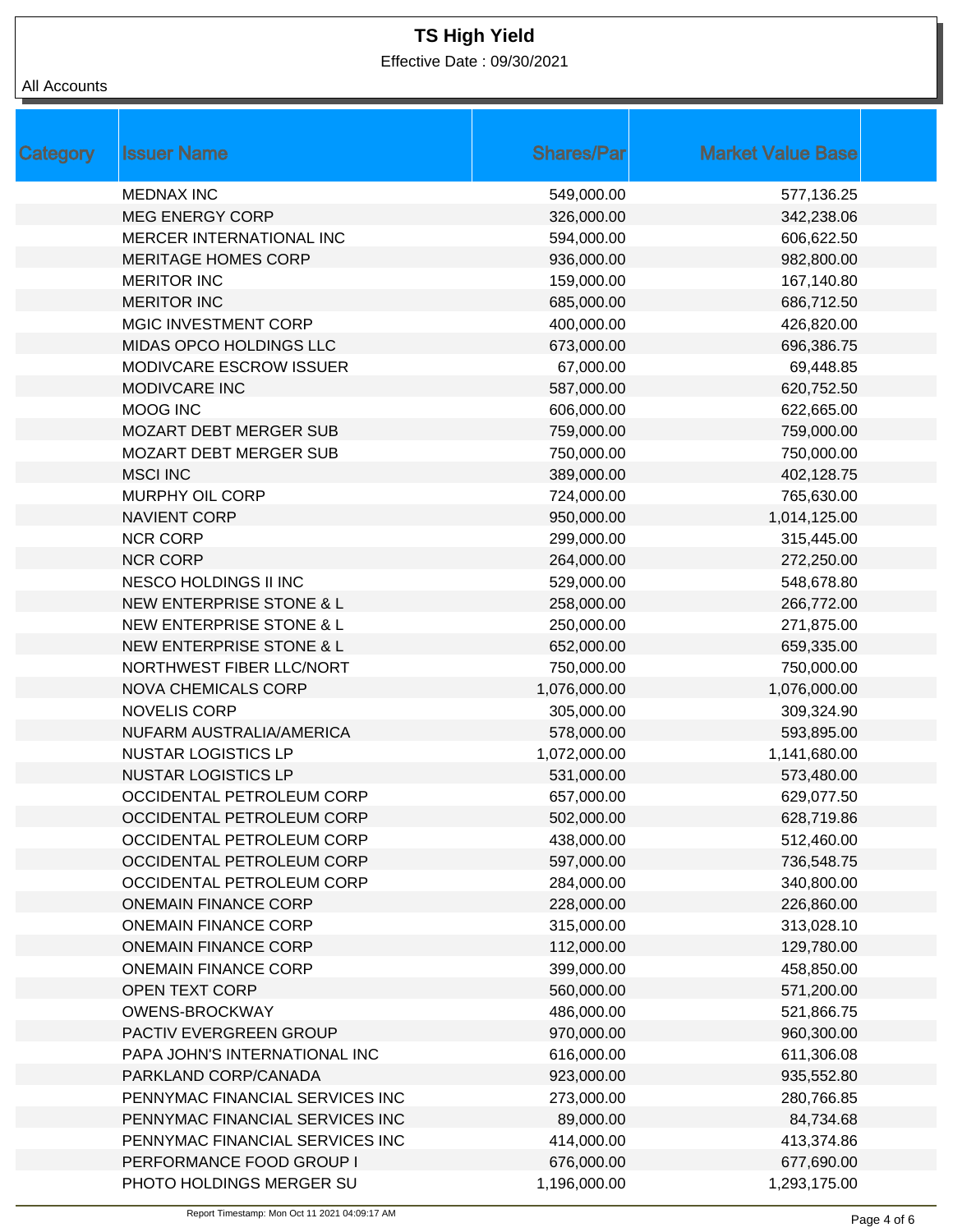Effective Date : 09/30/2021

| Category | <b>Issuer Name</b>              | <b>Shares/Par</b> | <b>Market Value Base</b> |
|----------|---------------------------------|-------------------|--------------------------|
|          | PILGRIM'S PRIDE CORP            | 298,000.00        | 320,201.00               |
|          | PILGRIM'S PRIDE CORP            | 1,013,000.00      | 1,030,094.38             |
|          | POST HOLDINGS INC               | 314,000.00        | 316,427.22               |
|          | POST HOLDINGS INC               | 269,000.00        | 265,806.97               |
|          | PRA GROUP INC                   | 274,000.00        | 293,180.00               |
|          | PRA GROUP INC                   | 650,000.00        | 650,812.50               |
|          | PRECISION DRILLING CORP         | 756,000.00        | 789,600.42               |
|          | PRIME SECSRVC BRW/FINANC        | 741,000.00        | 801,584.46               |
|          | <b>PRIME SECSRVC BRW/FINANC</b> | 206,000.00        | 198,069.00               |
|          | PRIMO WATER HOLDINGS INC        | 908,000.00        | 907,750.30               |
|          | QVC INC                         | 448,000.00        | 474,880.00               |
|          | QVC INC                         | 1,325,000.00      | 1,369,718.75             |
|          | RHP HOTEL PPTY/RHP FINAN        | 710,000.00        | 711,434.20               |
|          | ROCKETMTGE C0-ISSUER INC        | 661,000.00        | 666,783.75               |
|          | ROCKETMTGE C0-ISSUER INC        | 718,000.00        | 712,615.00               |
|          | ROCKIES EXPRESS PIPELINE        | 245,000.00        | 254,800.00               |
|          | ROCKPOINT GAS STORAGE CA        | 1,815,000.00      | 1,842,225.00             |
|          | ROLLER BEARING CO OF AME        | 244,000.00        | 250,100.00               |
|          | ROYAL CARIBBEAN CRUISES LTD     | 172,000.00        | 199,950.00               |
|          | ROYAL CARIBBEAN CRUISES LTD     | 735,000.00        | 838,635.00               |
|          | SCOTTS MIRACLE-GRO CO/THE       | 267,000.00        | 269,169.38               |
|          | <b>SEASPAN CORP</b>             | 479,000.00        | 488,685.38               |
|          | SEG HLD LLC/SEG FIN CORP        | 1,163,000.00      | 1,212,427.50             |
|          | SERVICE PROPERTIES TRUST        | 420,000.00        | 424,200.00               |
|          | SOUTHWESTERN ENERGY CO          | 788,000.00        | 892,591.24               |
|          | SPEEDWAY MOT/SPEEDWAY FD        | 568,000.00        | 579,360.00               |
|          | SPIRIT AEROSYSTEMS INC          | 226,000.00        | 239,040.20               |
|          | <b>SPRINT CAPITAL CORP</b>      | 408,000.00        | 522,240.00               |
|          | STANDARD INDUSTRIES INC         | 493,000.00        | 508,406.25               |
|          | STANDARD INDUSTRIES INC         | 412,000.00        | 392,100.40               |
|          | SUMMER (BC) BIDC                | 300,000.00        | 307,470.00               |
|          | SUMMIT MATERIALS LLC/FIN        | 523,000.00        | 549,150.00               |
|          | <b>SWITCH LTD</b>               | 200,000.00        | 205,250.00               |
|          | <b>T-MOBILE USA INC</b>         | 334,000.00        | 348,445.50               |
|          | TALEN ENERGY SUPPLY LLC         | 1,111,000.00      | 1,041,562.50             |
|          | <b>TALLGRASS NRG PRTNR/FIN</b>  | 165,000.00        | 168,918.75               |
|          | <b>TALLGRASS NRG PRTNR/FIN</b>  | 915,000.00        | 938,854.05               |
|          | <b>TELECOM ITALIA CAPITAL</b>   | 562,000.00        | 653,999.40               |
|          | <b>TELECOM ITALIA CAPITAL</b>   | 230,000.00        | 258,175.00               |
|          | TEMPUR SEALY INTERNATIONAL INC  | 950,000.00        | 951,187.50               |
|          | TENET HEALTHCARE CORP           | 155,000.00        | 160,812.50               |
|          | TENET HEALTHCARE CORP           | 623,000.00        | 654,087.70               |
|          | TENET HEALTHCARE CORP           | 444,000.00        | 450,660.00               |
|          | <b>TERRAFORM POWER OPERATIN</b> | 1,091,000.00      | 1,172,825.00             |
|          | TEVA PHARMACEUTICALS NE         | 729,000.00        | 698,928.75               |
|          | <b>TRANSDIGM INC</b>            | 1,000,000.00      | 995,000.00               |
|          | TRITON WATER HOLDINGS IN        | 325,000.00        | 330,281.25               |